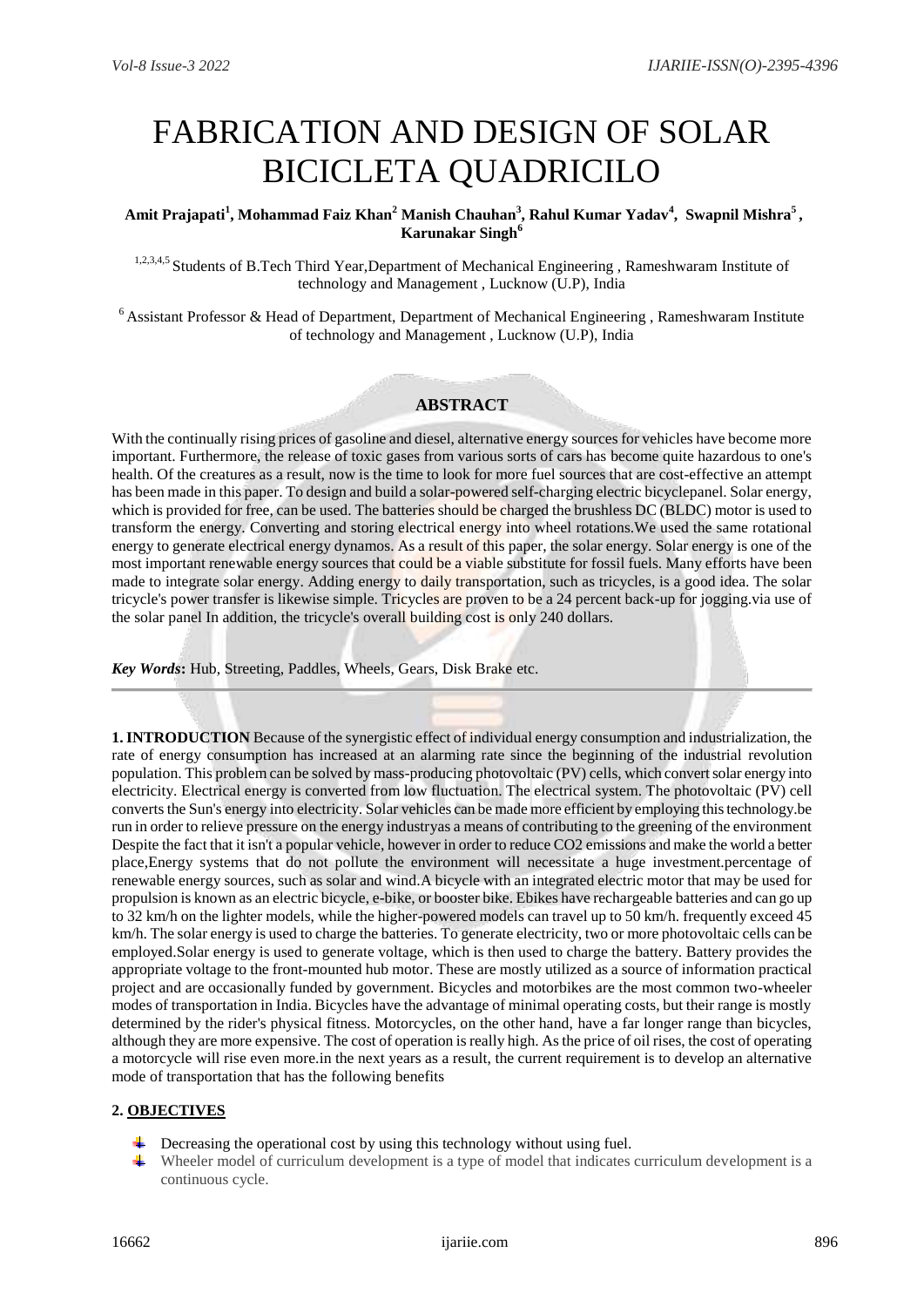- According to this model, curriculum development should be responsive to changes in the education sector and make appropriate modifications to account for these changes.
- Wheeler model takes new information into account, has a feedback mechanism, view elements of curriculum as interconnected phases, and emphasise on situational analysis.
- $\ddot{\bullet}$  To develop and ensure the maintenance of a safe, convenient, efficient and accessible cycle network utilising on and off road facilities that will help to encourage greater and more widespread cycle use.
- To reduce the actual and perceived dangers faced by cyclists.
- $\leftarrow$  Cycling promotes weight loss.
- **↓** Cycling builds muscle.
- $\overline{\phantom{a}}$  Enjoy second breakfasts.
- $\overline{\phantom{a}}$  Better lung health.

# **3. LITERATURE REVIEW :**

After reading several research paper we observed there are some research not use opportunities which are not handle by full capacity of previous project work.

- 1. M. Reddi Sankar, T. Pushpaveni, V. Bhanu \Prakash Reddy ,"Design and Development of Solar Assisted Bicycle", International Journal of Scientific and Research Publications, Volume 3, Issue 3, March 2013 1 ISSN 2250-3153
- 2. C. Sivapragash, C. Shanka , M. Nageena, B.Reetha Devi , K.Kiruthiga," An innovative solar powered electric bicycle", International Conference on Science, Technology, Engineering & Management, JCHPS Special Issue 10: July 2015, ISSN: 0974-2115

**4. METHODLOGY:** A process for manufacturing a bicycle chain drive which utilizes a crank which is cold formed as a single piece with integral splines for engaging a sprocket wheel when the sprocket wheel is mounted in driving relationship with the crank. A cold forming process which can be used for producing the crank includes several stages of upsetting to form the journals, the splined sprocket flange, and an adjoining collar for aligning the sprocket. After those elements have been formed the pedal receiving ends are formed by another upsetting process after which they are drilled and tapped. Then the arms are bent to form the finished crank which is assembled to the sprocket.

1. A process for making from steel rod stock a bicycle crank having two crank arms connected by a crank shaft and having means arranged to engage a sprocket wheel.

2. A process for making from steel rod stock a bicycle crank having two crank arms connected by a crank shaft and having means arranged to engage a sprocket wheel in driving relationship with the crank.

3. A process for making from steel rod stock a chain drive for a bicycle having a crank with two crank arms connected by a crank shaft and having a sprocket wheel.

#### **Assembling the Frame**

#### *Brazing, welding, and gluing:*

Tubes can be joined into a frame either by hand or machine. Frames may be brazed, welded, or glued, with or without lugs, which are the metal sleeves joining two or more tubes at a joint. Brazing is essentially welding at a temperature of about 1600°F (871°C) or lower. Gas burners are arranged evenly around the lugs which are heated, forming a white flux that melts and cleans the surface, preparing it for brazing. The brazing filler is generally brass (copper-zinc alloy) or silver, which melt at lower temperatures than the tubes being joined. The filler is applied and as it melts, it flows around the joint, sealing it.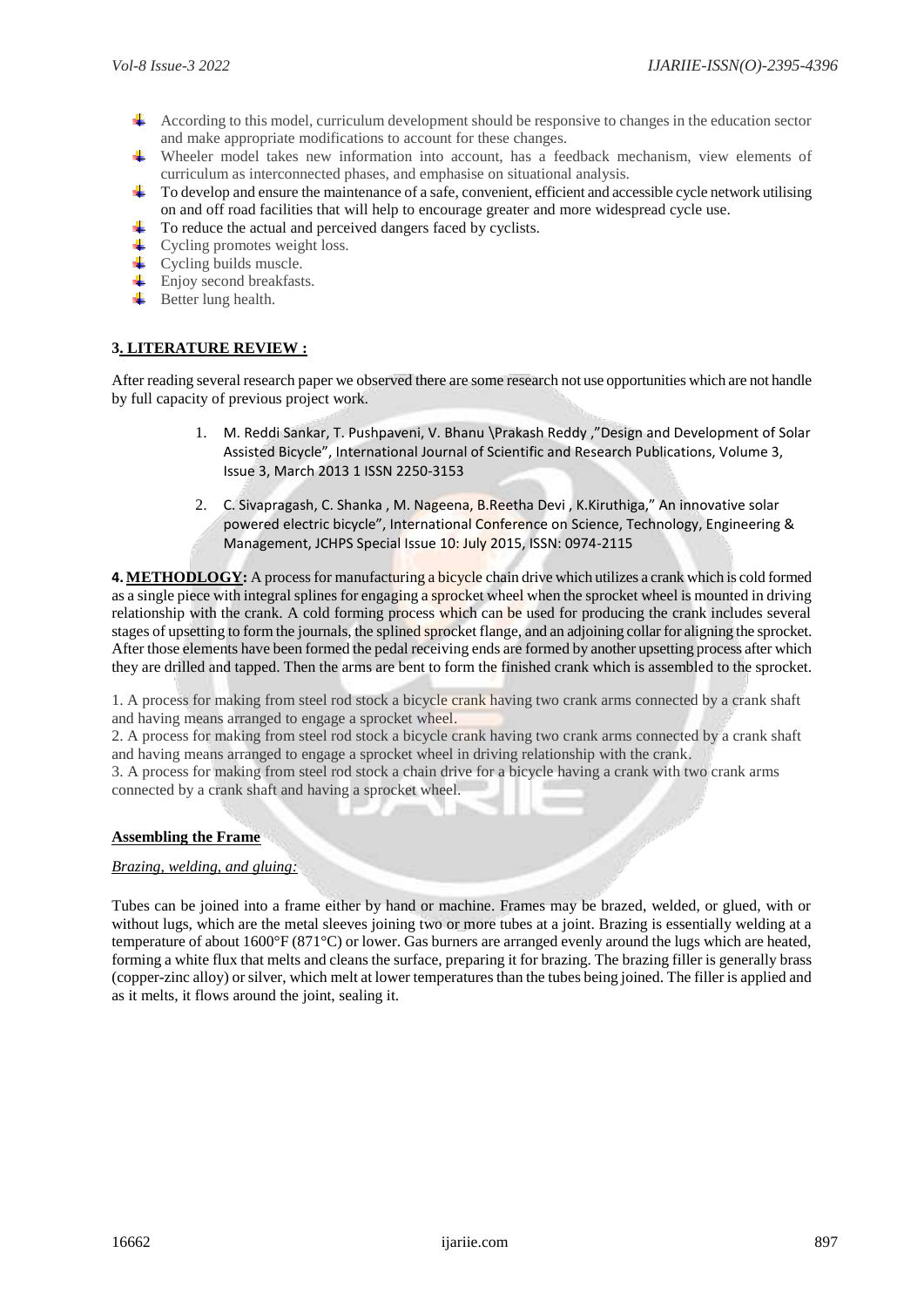

#### *Finishing*

The frames are painted, not only to create a more finished appearance, but also to protect the frame. The frame is first primed with an undercoat and then painted with a colored enamel. Paint may be applied by hand-spraying or by passing the frames through automatic electrostatic spraying rooms. The negatively charged frames attract the positively charged paint spray as the frames rotate for full coverage. Finally, transfers and lacquer are applied to the frame. Chrome plating may also be used instead of paint on components such as the fork blades.

#### **Assembling the Components**.

#### Handlebars, stems, and headsets

Handlebars may be raised, flat, or I dropped. They are bolted to the bicycle stem which is then fitted into the head tube. The headset components, including bearings, cups, and locknuts, are attached to the head tube. The headset allows the fork to turn inside the head tube and thus makes steering easier.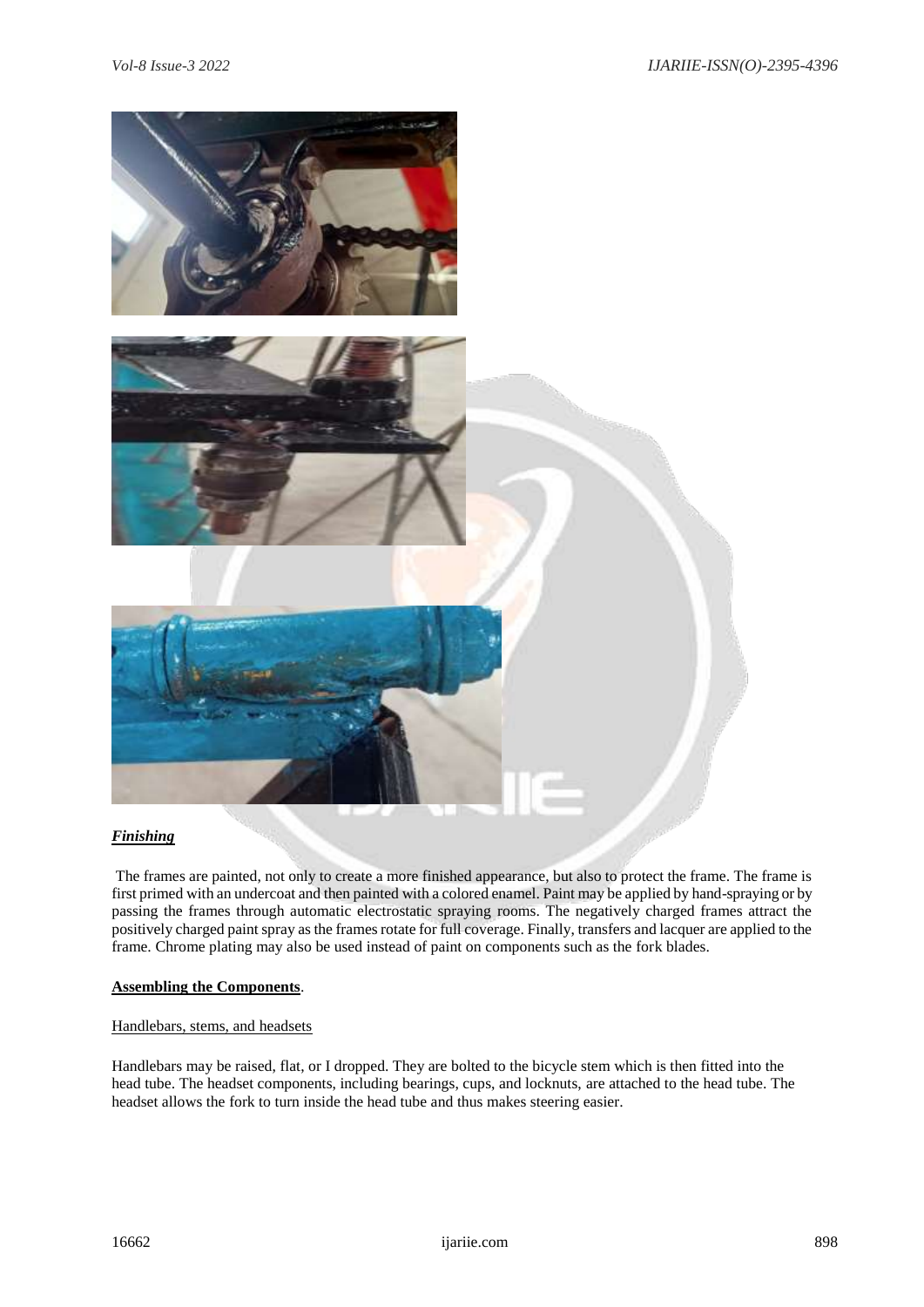



# **Brakes**

The brake levers are mounted to the handlebars. Cables extend to the brakes and are fastened to the calipers. Tape, made of plastic or cloth, can then be attached to the handlebars and the ends are plugged.



# **Saddles and seat posts**

Seat posts are generally wood and cover-up by thermacoal and by the red color it is hided and are bolted or clamped into position. The saddle is generally made of molded padding and covered with nylon or plastic materials. Although leather was the norm for saddles for a long time, it is less commonly used today.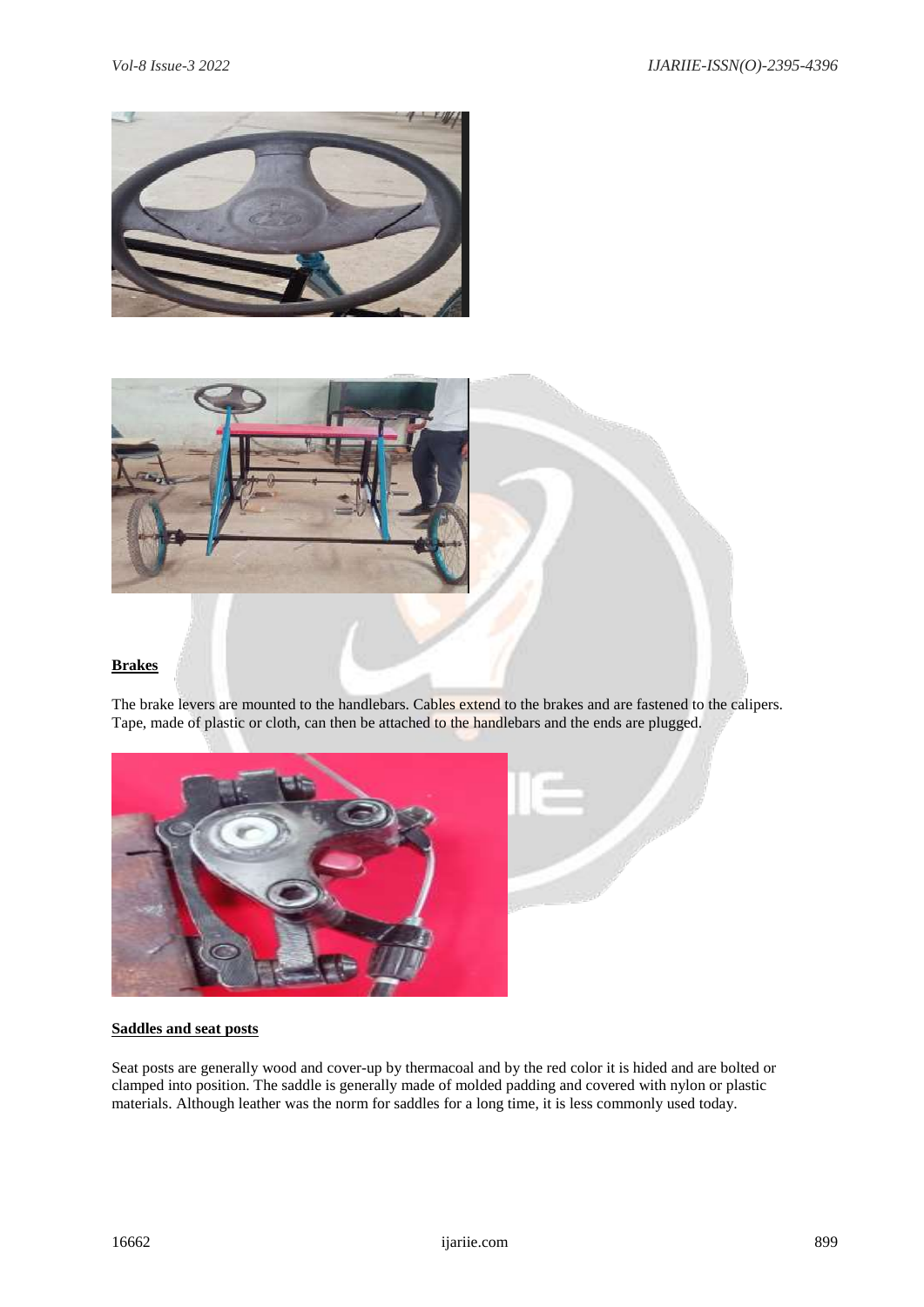

# *Crank sets*

The crank set supports the pedals and transfers power from the pedals to the chain and rear wheel. Crank sets consist of steel or aluminum alloy crank arms, chain rings, and the bottom bracket assembly of axle, cups, and bearings. They are attached with bolts and caps into the bottom bracket of the bicycle frame. The pedals are then screwed to the ends of the crank arms.



# **Wheels, tires, and hubs**

Wheel manufacturers conform to the A J International Standards Organization (ISO) system for wheel diameter and tire sizes. Wheels may be constructed by machines, which roll steel strips into hoops that are welded into rims. The rims are drilled to accept spokes, which are laced one round at a time between the rim and hub flange.

A wheel must be trued, or straightened, in radial and lateral directions to achieve uniform tension. Next, the rim liner, tire, and inner tube are attached. The chain may also be fitted onto the bicycle.

Rear wheels are fitted with a free-/ wheel, consisting of several cogs and spacers, which frees the rear wheel from the crank mechanism when the rider stops pedaling.

 Wheels are attached to the bicycle frame by means of an axle which runs through the hub of the wheel. The axle may be tightened with bolts at the ends or with quick-release skewers.

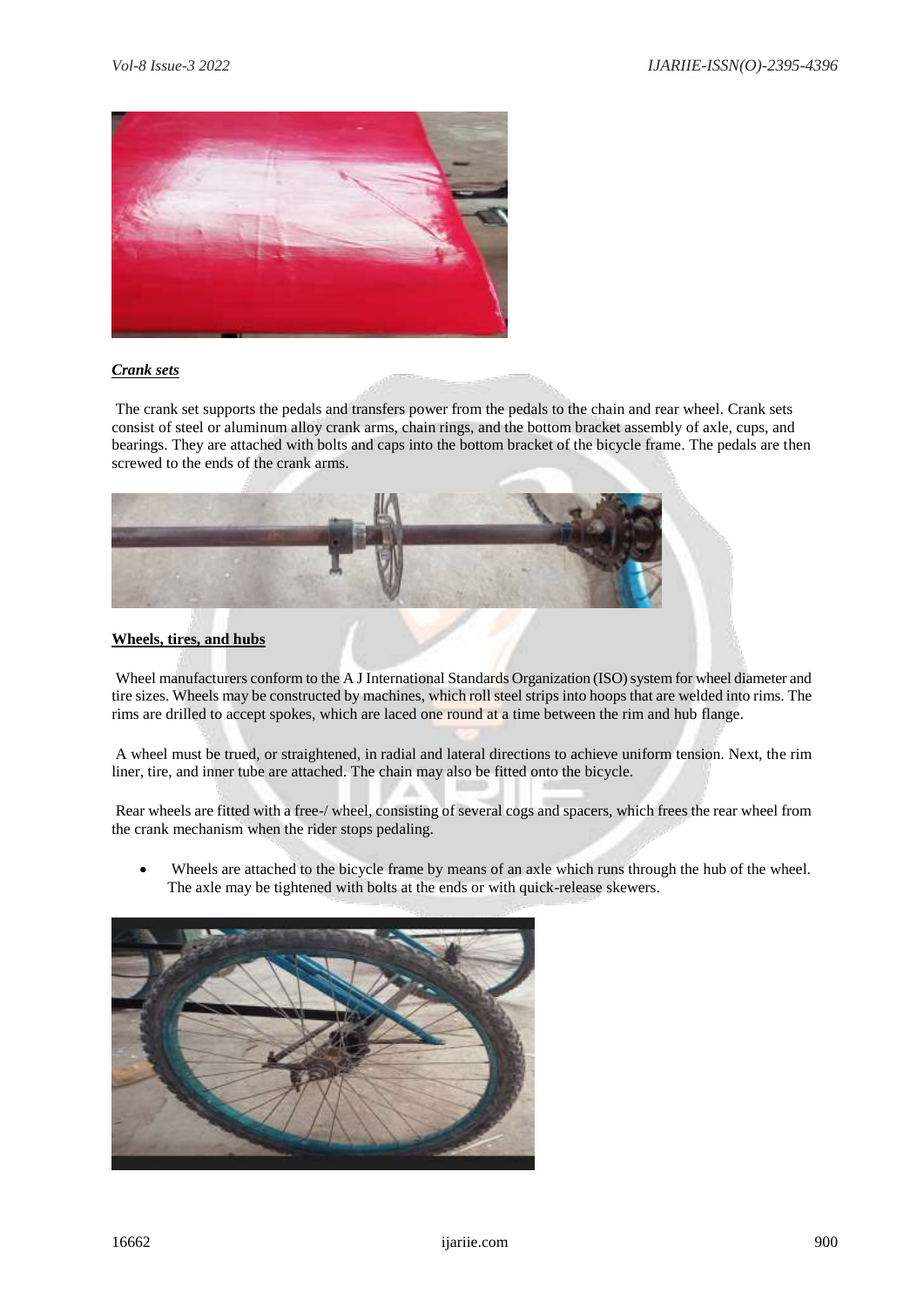#### **THE FUTURE SCOPE:**

The future for bicycles looks promising as we approach the 20th century. Developments in bicycle technology in the 1990s have led to advances in human-powered vehicles (HPVs) design. Most HPVs are low-slung recumbents, which are more aerodynamic than conventional bicycles and therefore reduce drag and increase speed. Recumbent are also safer, and many provide cargo room and weather protection. A hybrid of the bicycle and automobile called the Eco car began to surface on European streets by the 1990s. Designed by a Dutch surgeon, Win Van Wine, it provided weather protection, safety, luggage room, easy maintenance, comfort, and speed.

The use of computer technology greatly enhanced the design capabilities of manufacturers and designers. Designers are able to simulate various forces working on the bicycle, such as pedaling and road shock. Computer-generated programs make testing simpler, and variations of designs are modified more easily and quickly.

a following

#### **COST ESTIMATIONS :**

| <b>Materials</b>         | Costs             |  |
|--------------------------|-------------------|--|
|                          |                   |  |
|                          |                   |  |
| Wheels                   | 800               |  |
|                          |                   |  |
|                          |                   |  |
| Shaft                    | $\underline{500}$ |  |
|                          |                   |  |
|                          |                   |  |
| <b>Staring</b>           | 400               |  |
|                          |                   |  |
|                          |                   |  |
| handle                   | 150               |  |
|                          |                   |  |
|                          | 800               |  |
| $\underline{\text{rod}}$ |                   |  |
|                          |                   |  |
|                          |                   |  |
| Chain                    | 250               |  |
|                          |                   |  |
|                          | $\frac{300}{ }$   |  |
| brake                    |                   |  |
|                          |                   |  |
| Seat                     |                   |  |
|                          | $\overline{200}$  |  |
|                          |                   |  |
| Chain sprocket           | 460               |  |
|                          |                   |  |
|                          |                   |  |
| clamp                    | $\frac{240}{2}$   |  |
|                          |                   |  |
|                          |                   |  |
| Miscellaneous            | 700               |  |
|                          |                   |  |
|                          |                   |  |
|                          |                   |  |
| Total cost               | 4800 INR          |  |
|                          |                   |  |
|                          |                   |  |

#### **DIMENSION ANALYSIS :**

Seat – 105cm Length \* 33cm breadth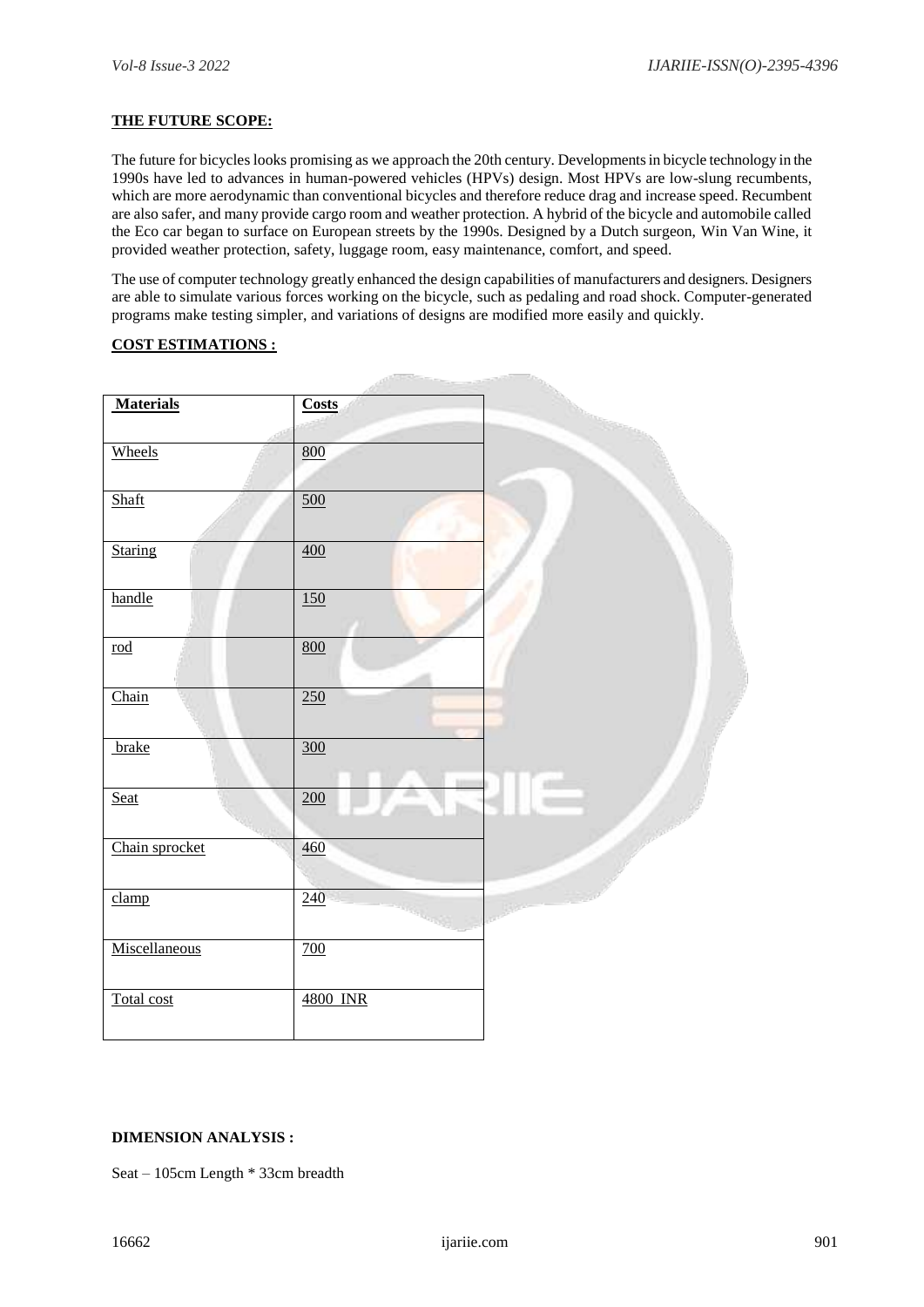Height up to ground  $= 90$ cm Back wheel radius = 28cm Diameter of back wheel  $= 56$  cm Front wheel radius =25 cm Diameter of front wheel  $= 52$  cm Base length  $= 153$  cm  $Width = 31cm$ Front wheel distance  $= 127$  cm Rear wheel distance  $= 99$  cm Handle distance from ground  $= 97$  cm Staring rod distance = 129 cm Distance between peddle = 57 cm Peddle and back shoe chain distance = 65 cm Connecting  $rod = 120$  cm.

## **CONCLUSIONS :**

Conclusion The goal of this research is to design and build a less expensive solar-assisted tricycle. The tricycle's body, charging mechanism, battery, and power transfer system have all been designed. After a performance research, it was discovered that the storage system can drive the tricycle for approximately 25 kilometres and then recover back about 24 percent of the power from a solar system, which is comparable to 6 kilometres, if the solar intensity is roughly 1150 w/m2. The tricycle's top speed has been determined to be 26 km/h. This ensures that the trike receives continual energy input at no additional cost. As a result of its low cost and zero pollution effect, the tricycle designed and built in this study can be used as a green vehicle in developing countries.

## **REFERENCES :**

- [1] M. Reddi Sankar, T. Pushpaveni, V. Bhanu \Prakash Reddy ,"Design and Development of Solar Assisted Bicycle", International Journal of Scientific and Research Publications, Volume 3, Issue 3, March 2013 1 ISSN 2250-3153
- [2] C. Sivapragash, C. Shanka , M. Nageena, B.Reetha Devi , K.Kiruthiga," An innovative solar powered electric bicycle", International Conference on Science, Technology, Engineering & Management, JCHPS Special Issue 10: July 2015, ISSN: 0974-2115.
- [3] H. S. Upare, P. S. Pandure, "Design and Experimental Study of Solar Hybrid Bicycle: A Review", IOSR Journal of Mechanical and Civil Engineering (IOSR-JMCE) e-ISSN: 2278-1684, p-ISSN: 2320-334X PP. 44- 48
- . [4] S.Pearlson Pleasant, J.Lazarus, S. Durai Muragan, K.Vijay, "Solar power bicycle", International Journal of Emerging Technology in Computer Science & Electronics (IJETCSE) ISSN: 0976-1353 Volume 25 Issue 5 – APRIL 2018 (SPECIAL ISSUE).
- [5] A. Vishal, A. Kavita, P. Vaibhav, S. Supriya, "Dual Purpose Portable Solar Bike with Optimized Design", International Research Journal of Engineering and Technology (IRJET), Volume: 05 Issue: 05 | May-2018
- [6] Nunez, P., Farias, T., Brito, M. C. "Day charging electric vehicles with excess solar electricity for a sustainable energy system." Energy. 80, pp. 263-274. 2015.
- [7] Ravikumar, K., Sachin, R., Ganesh, T., Deep, V. "Design of Solar Tri cycle for Handicapped Person." IOSR Journal of Mechanical and Civil Engineering (IOSR-JMCE). 5(2), pp. 11-24. 2013
- .[8] Sunmobile 2012. [Online]. Available from: https://en.wikipedia.org/ wiki/Sunmobile. [Accessed: 18th July 2015]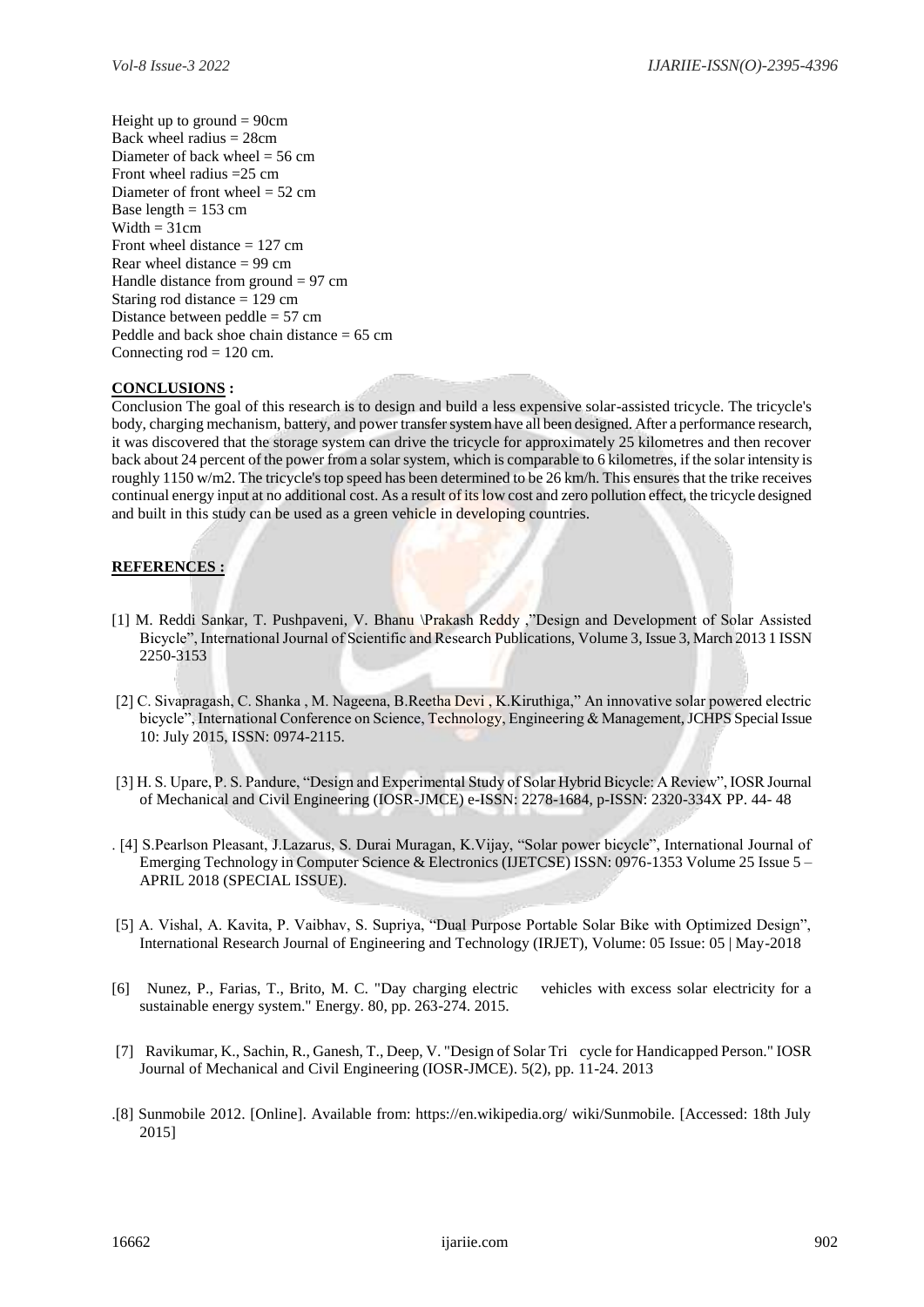- . [9 Elementary School Teacher Builds Solar-Powered Tricycle 2008. [On line]. Available from: http://www.treehugger.com/bikes/elementa ry-school-teacher-builds-solar-powered-tricycle.html. [Accessed: 10th July 2015]
- . [10] Prabhu, V. N., Manigandan, N. "Design and Fabrication of Solar Trans port Vehicle." IOSR Journal of Mechanical and Civil Engineering (IOSR-JMCE). 4(2), pp. 14-19. 2012

# **BIOGRAPHY :**



#### **Amit Prajapati –** He is the currently student of b.tech third year department of mechanical engineering from<br>rameshwaram institute of rameshwaram institute of technology and management<br>lucknow and working on lucknow and working on fabrication and design of solar bicicleta quadriciclo .

# **Rahul Kumar Yadav –**

He is the currently student of b.tech third year department of mechanical engineering from rameshwaram institute of technology and management lucknow and working on fabrication and design of solar bicicleta quadriciclo.

#### **Manish Chauhan** –

He is the currently student of b.tech third year department of mechanical engineering from rameshwaram institute of technology and management lucknow and working on fabrication and design of solar bicicleta quadriciclo.



# **Mohammad Faiz Khan -** He is the currently student of b.tech third year department of mechanical engineering

from rameshwaram institute<br>of technology and technology and management lucknow and working on fabrication and design of solar bicicleta